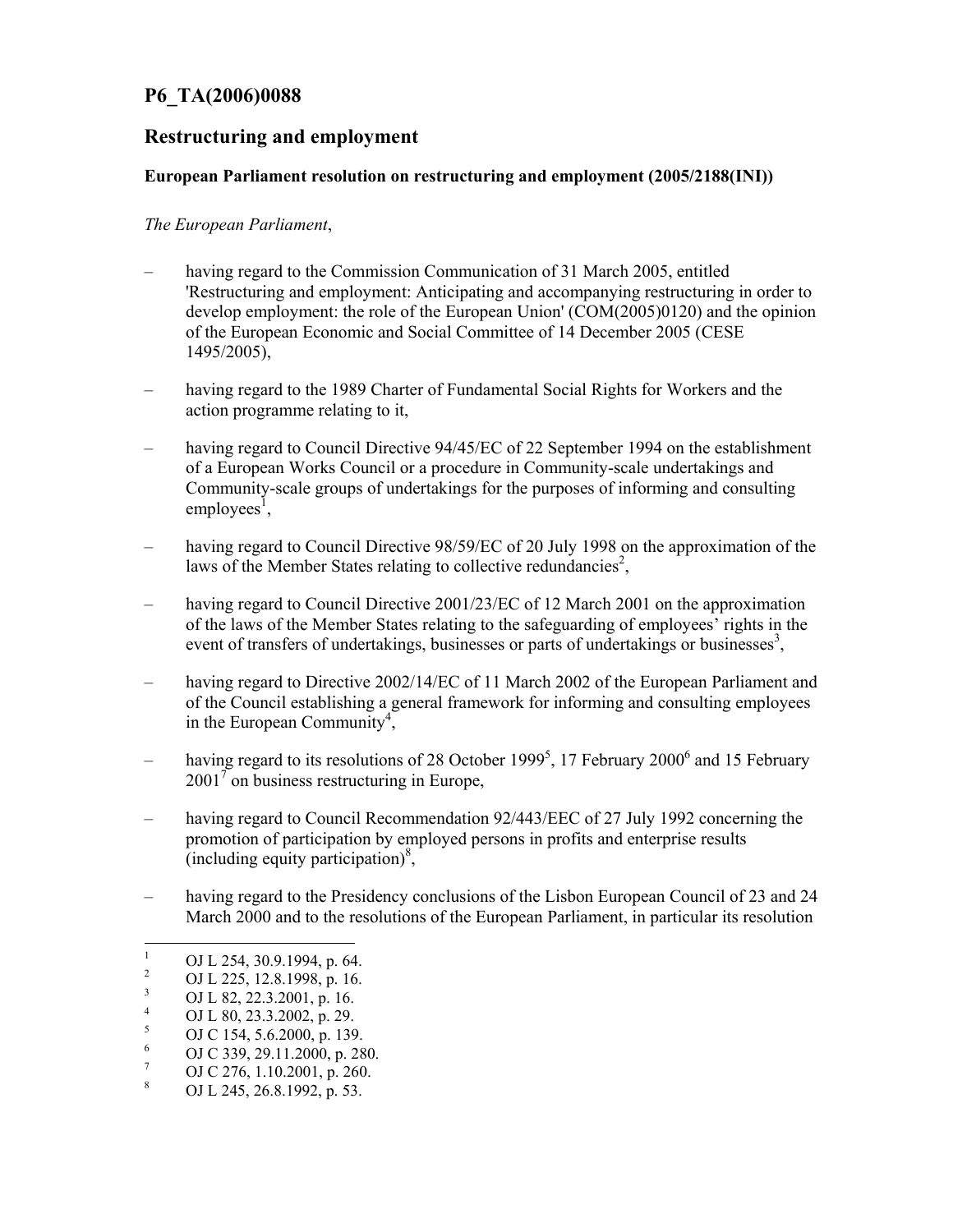of 15 March 2000<sup>1</sup> on that subject and its resolution of 9 March 2005 on the mid-term review of the Lisbon strategy<sup>2</sup>,

- having regard to the Commission communication 'Working together for growth and jobs: A new start for the Lisbon Strategy' (COM(2005)0024),
- having regard to the Presidency conclusions of the Brussels European Council of 22 and 23 March 2005 and the European Parliament resolution of 13 April 2005<sup>3</sup> on that subject,
- having regard to the Commission communication entitled 'Fostering structural change: an industrial policy for an enlarged Europe' (COM(2004)0274) and the European Parliament resolution of 9 June 2005<sup>4</sup>,
- having regard to the own-initiative opinion of the European Economic and Social Committee of 29 September 2005 entitled "Social dialogue and employee participation, essential for anticipating and managing industrial change" (CESE 1073/2005),
- having regard to the Commission communication on the Social Agenda (COM(2005)0033) and the European Parliament resolution of 26 May 2005 on the Social Agenda for the period 2006-2010<sup>5</sup>,
- having regard to the Commission communication to the Council and the European Parliament entitled 'Common Actions for Growth and Employment: The Community Lisbon Programme' (COM(2005)0330),
- having regard to the initiative taken by the Commission to designate 2006 as the European Year of Workers' Mobility and to the implementation of the Lisbon Strategy<sup>6</sup>,
- having regard to the Commission communication entitled 'Building our common Future: Policy challenges and Budgetary means of the Enlarged Union 2007-2013' (COM(2004)0101), the Commission communication entitled 'Financial Perspectives 2007-2013' (COM(2004)0487) and the European Parliament resolution of 8 June 2005 on Policy Challenges and Budgetary Means of the enlarged Union 2007-2013<sup>7</sup>,
- having regard to the Presidency conclusions of the Brussels European Council of 15 and 16 December 2005 on the Financial Perspective 2007-2013,
- having regard to the proposal for a Council regulation laying down general provisions on the European Regional Development Fund, the European Social Fund and the Cohesion Fund (COM(2004)0492),
- having regard to the proposal for a European Parliament and Council regulation on the European Social Fund (COM(2004)0493),

<sup>|&</sup>lt;br>|<br>| OJ C 377, 29.12.2000, p. 164.

<sup>2</sup> OJ C 320 E, 15.12.2005, p. 164.

<sup>3</sup> OJ C 33 E, 9.2.2006, p. 487.

<sup>4</sup> Texts Adopted, P6\_TA(2005)0230.

<sup>5</sup> Texts Adopted, P6\_TA(2005)0210.

<sup>6</sup> MEMO/05/229.

<sup>7</sup> Texts Adopted, P6\_TA(2005)0224.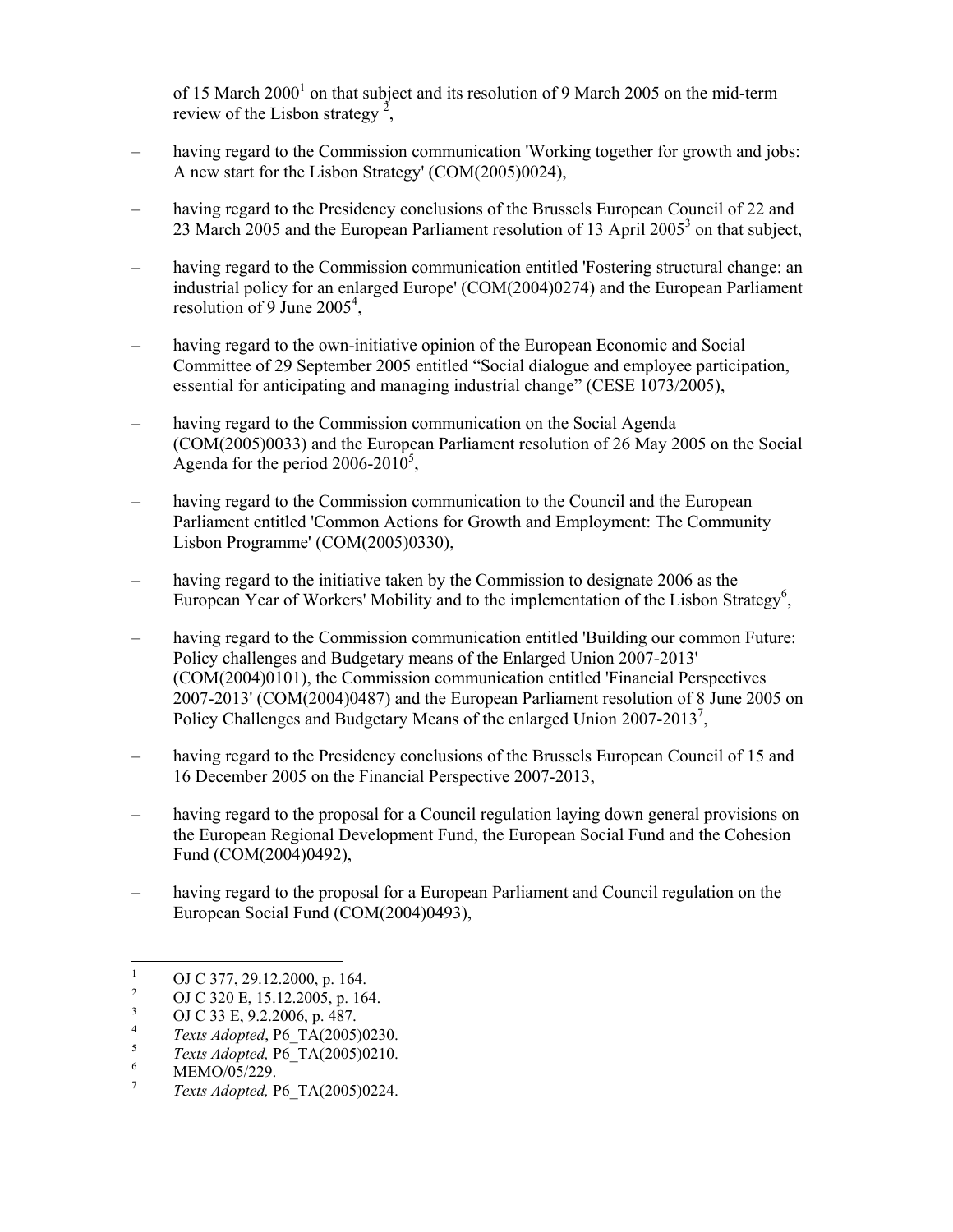- having regard to Articles 87(3), 127, 136 and 158 of the EC Treaty,
- having regard to Rule 45 of its Rules of Procedure,
- having regard to the report of the Committee on Employment and Social Affairs  $(A6-0031/2006),$
- A. whereas a social and economic approach to risks is the key element characterising the European social models and whereas it is applied in a variety of forms as part of the different national policies designed to build a welfare state based on the idea of solidarity and social security,
- B. whereas these risks, if they are not anticipated, can affect and impact on employees, for whom work is one of the essential elements of their liberty and dignity, and employers and their productive assets, which evolve in the context of the competition inherent to an open economy,
- C. whereas a distinction should be made between, on the one hand, the restructuring of businesses linked to changes in specific industrial sectors and, on the other, the relocation of businesses, most often for the purpose of reducing production costs, and whereas these two issues require different responses,
- D. whereas economic change is inevitable, whether in the form of foreseeable or unforeseen evolution, through adopted policies or as a result of crises; whereas these transformations affect all European States, whatever their level of economic development and social protection, though the challenges they face may differ and be met with specific responses according to the nature of their productive assets and long-term strategic investment and research choices, and, in a broader sense, their recent economic and political history,
- E. whereas restructuring is a specific form of economic change and may be a sudden and reluctant process of adaptation by a business to changes in consumer needs and the constraints of the globalised economic climate, with a view to enabling it to remain competitive or regain its competitiveness, and whereas businesses and workers must constantly adapt to create growth and employment,
- F. whereas there are various levels of restructuring (inter-sector, within a single sector, within an individual company and at worker level); whereas, at company level, various types of restructuring may be observed (changes in production processes, outsourcing, relocation, site closure, job cuts, mergers and acquisitions etc.); whereas restructuring at worker level takes place when increased demands are placed on workers' skills; whereas these differing levels and types of restructuring call for different responses,
- G. whereas one of the consequences of globalisation is increased concentration, regrouping and the creation of large international groups, sometimes in sectors of vital strategic interest; whereas, therefore, assistance to businesses should no longer be conceived solely on a national and local authority scale but at international level; whereas, furthermore, small and medium-sized enterprises are also dependent on globalisation and should receive the same attention as large groups in that regard,
- H. whereas the difficulties which cause businesses to undertake restructuring are most often due to an opening up to international trade, but are also linked to the capacity of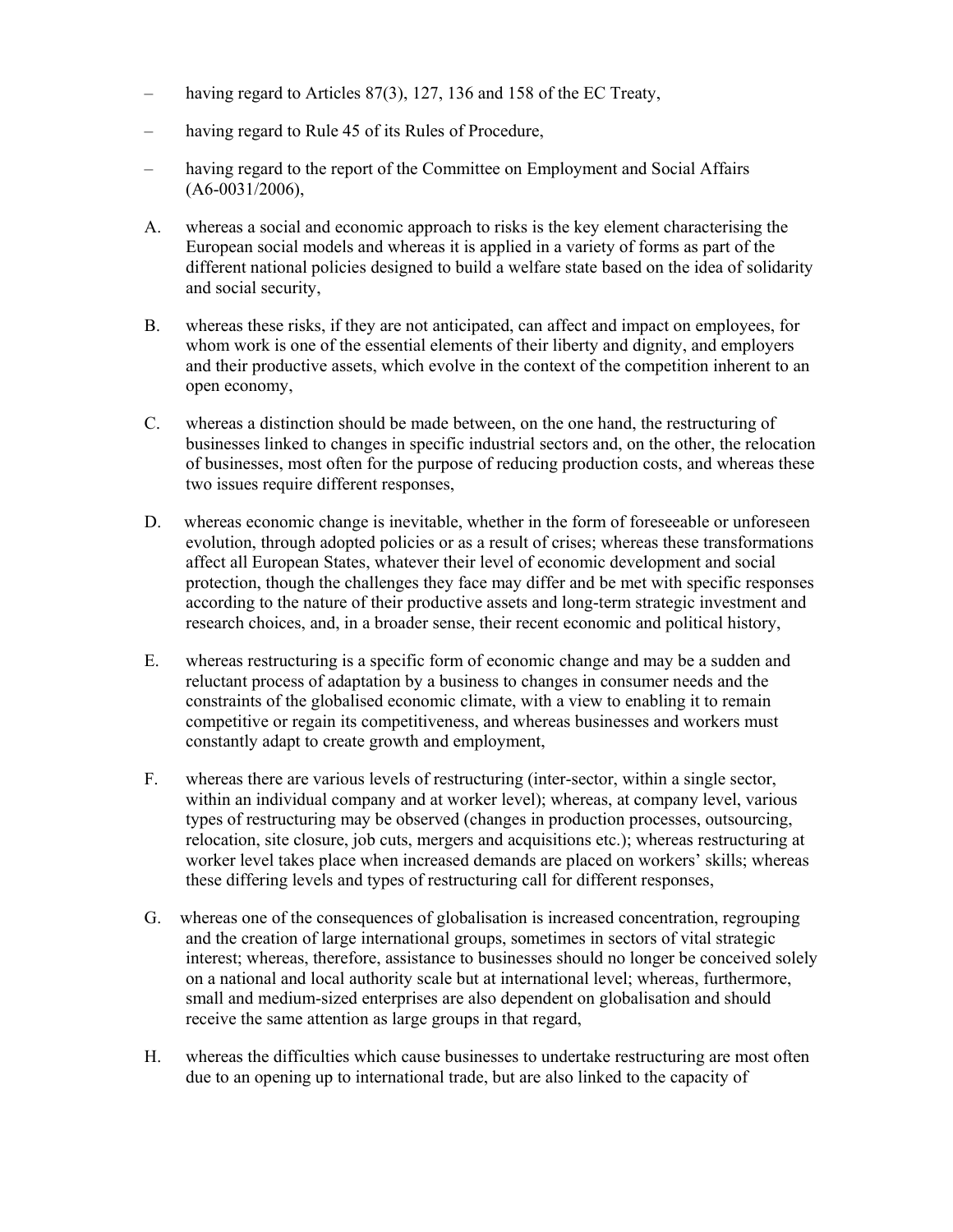businesses to prepare themselves and their workers for modernisation and restructuring processes; sharing and supporting the Commission's position that it is appropriate for the EU, together with the Member States, to bear the cost, and face up to the legislative implications, of policies it implements;

- I. whereas the consequences of restructuring sometimes run counter to the Lisbon objectives seeking to promote full employment, quality of jobs, social and territorial cohesion and sustainable development, and whereas workers must be guaranteed opportunities for upgrading of skills and lifelong learning,
- J. whereas the recognition that economic and social renewal is at the heart of the Lisbon strategy is vital; and whereas restructuring is also fundamental to the process of wealth creation and the raising of living standards;
- K. whereas the social partners and public authorities have an essential role to play in accompanying restructuring, both at an overall level by creating new jobs and at an individual level by providing the workers concerned with opportunities to adapt to a new activity, in particular by means of training, but also in anticipating it and seeking alternative solutions wherever possible,
- L. whereas mobility in Europe is too low, which means that business potential is insufficiently exploited; whereas workers who are willing to move are often deterred from taking up their activities abroad as a result of administrative and linguistic obstacles; whereas insufficient use is made of national measures for lifelong learning;
- M. whereas the weakness of European growth and business competitiveness are in part due to the weakness of investment in production and research; whereas the EU should promote and support the investment capacity of businesses as well as Research and Development,
- N. whereas, in view of their responsibility for adequately anticipating restructuring, businesses should guarantee the best possible training conditions for their workers in respect of:
	- initial practical training periods and apprenticeship;
	- the ongoing training of their employees;
	- the recognition of work experience; bearing in mind that workers only gain real benefit from training if they have the opportunity to apply their new knowledge immediately;

and whereas, in order to meet these objectives, businesses should draw up plans and schedules of responsibility for training and the development of qualifications, negotiated between the social partners on the one hand, and the institutions awarding professional qualifications on the other,

O. whereas the principal source of information at European level is the European Foundation for the Improvement of Living and Working Conditions, which manages the ERM (European Restructuring Monitor) and whereas its use should be optimised, particularly as regards the visibility and accessibility of information in all EU languages,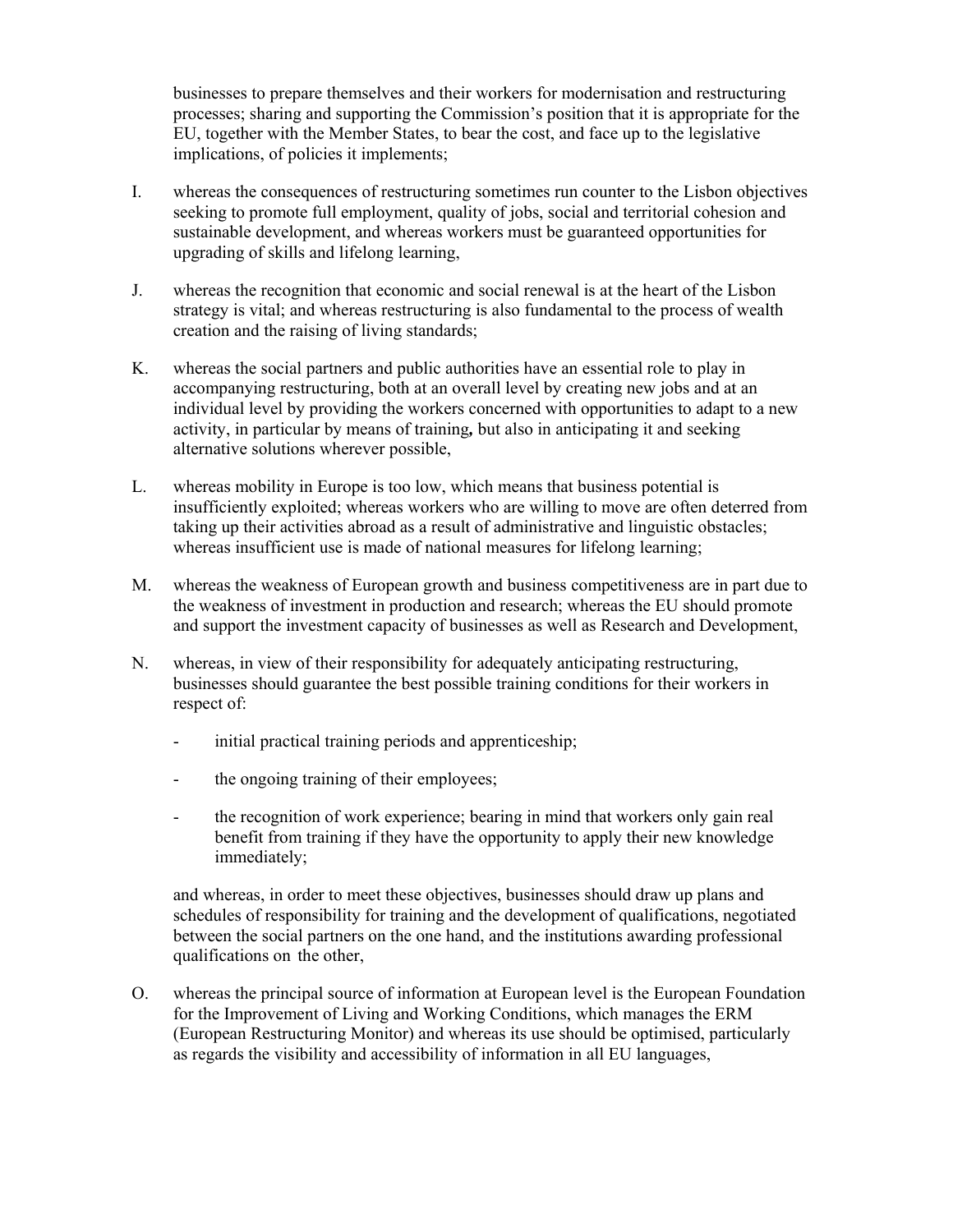- P. whereas one of the reasons why European businesses are in difficulty is the absence, at international level, of adequate rules on intellectual property protection or effective measures to combat counterfeiting,
- 1. Welcomes the Commission's decision to opt for a global, transversal approach to an issue which is as important for businesses as it is to workers and their social and working environment;
- 2. Agrees with the Commission that restructuring is not necessarily synonymous with social decline and a loss of economic substance provided that it is properly anticipated, that firms can manage it quickly and effectively in dialogue with trade unions, and respecting national customs and practice, that anticipatory measures at business level together with public action help ensure that the change is carried out in sound conditions and that businesses prepare for restructuring by providing ongoing training for their workers; considers that these conditions are not often met;
- 3. Considers that business restructuring should only take place if warranted by the circumstances, namely in order to save jobs or improve the competitiveness and the economic development of firms;
- 4. Notes that continual processes of adaptation to changing circumstances are unavoidable if businesses are to develop; accordingly, considers it important – as the European social partners also noted in their joint document of 16 October 2003, entitled "Orientations for reference in managing change and its social consequences"– to explain in good time to workers and/or their representatives the need for changes, and to take the interests of the workers into account;
- 5. Considers that, in line with the European Economic and Social Committee's abovementioned opinion of 29 September 2005, while the success of restructuring is certainly measured in terms of businesses' competitiveness and innovative capacity, it is equally measured in terms of job preservation and the good social management of any negative consequences;
- 6. Considers that, since the European Union promotes the opening-up of the market, it should propose measures and financial resources better to anticipate and accompany restructuring and its social consequences, as well as to promote innovation and the search for new entrepreneurial potential, and the maintenance of working conditions;
- 7. Considers that the Union needs to rise to challenges of a global dimension, such as restructuring, by improving the competitiveness of Europe's economy and businesses through better coordination and more consistent application of four existing Community instruments:
	- competition policy, particularly the issue of State aid,
	- internal market policy, particularly the "Societas Europea" and the Community patent,
	- enterprise policy, particularly support for SMEs,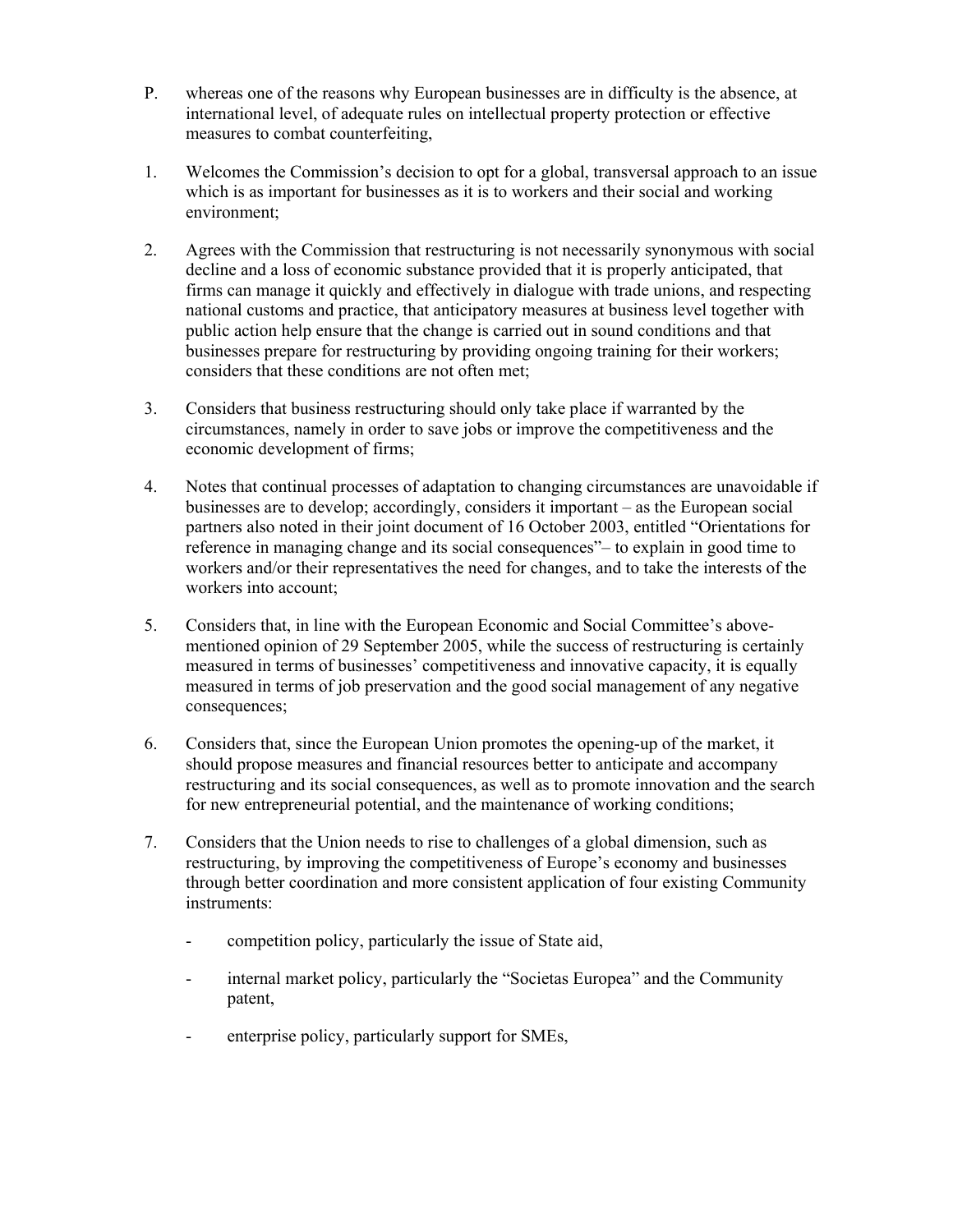- solidarity policy, particularly by reorienting the European Regional Development Fund (ERDF) and the European Social Fund (ESF) to regions affected by actual or planned restructuring;
- 8. Agrees with the Commission that the ESF and, to a lesser extent, the ERDF in respect of SMEs undergoing restructuring, which are too often overlooked, have a crucial role to play in anticipating and managing restructuring; proposes that the financial programmes under discussion for 2007-2013 should be geared more closely to anticipating and managing restructuring, especially in areas where a high proportion of industry is accounted for by a limited number of sectors, and that the Funds will be allocated a budget adequate to this task;
- 9. Considers in view of the unpredictability of some restructuring events and the difficulty of foreseeing their impact on the local area, and given the extent to which the Union's policies are responsible for this – that a European globalisation adjustment fund and a contingency reserve should be set up, and welcomes in this connection the abovementioned Presidency conclusions on the Financial Perspective 2007-2013;
- 10. Urges that

(a) the size of an undertaking in which restructuring has taken place or its geographical location within the Union should not be used as the sole selection criteria for potential EU aid and that appropriate account should also be taken of the interests of SMEs;

(b) another criterion should be whether a firm includes provision for adjustment processes as part of its business planning, and in particular whether it is committed to initial and further training;

- 11. Considers that the EU is an essential partner, whose role is to assist the conversion process in regions where restructuring (industrial, tertiary, intersectoral, intrasectoral, etc.) has taken place:
- 12. Calls on the EU to support geographical mobility and mobility of employment in order to make better use of the available workforce of every category and, in particular, of young people, women and persons above 45 years of age; also calls on the EU to help remove administrative and linguistic barriers to mobility;
- 13. Calls on the Commission to submit a proposal concerning the 14th Company Law Directive on the cross-border transfer of the registered office of limited companies, under which the transfer of registered offices must not be used to restrict workers' rights; considers that the protection of workers' acquired rights regarding their participation in company decisions (employee participation) must be both a fundamental principle and a declared objective of the directive;
- 14. Suggests that environmental issues should be taken into account in the context of European assistance during restructuring, in particular by promoting the conversion of industrial or agricultural processes to activities which are less polluting and hence less dangerous for the surrounding population and for the workers;
- 15. Notes, furthermore, that the people most affected by restructuring are those employees made redundant and that they should always receive priority aid as should the economic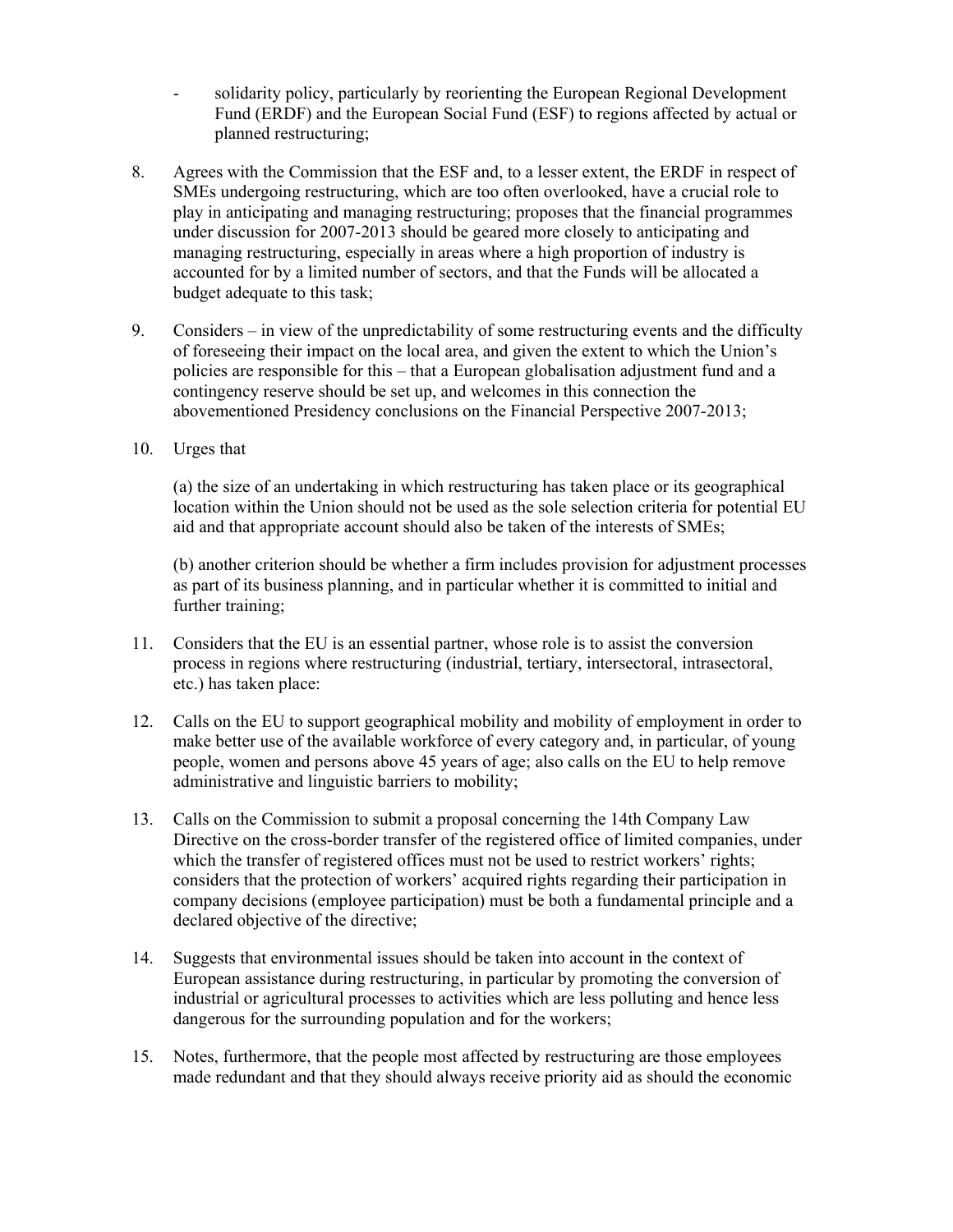activities dependent on the business undergoing restructuring, particularly sub-contracting SMEs; stresses the need to take better account of the 'hidden effects' of restructuring, such as those to workers' health; notes that individuals directly threatened by redundancy suffer medical and psychological problems, and that, during the first five years following their dismissal, the mortality rate among such employees is twice as high as among those who are not dismissed; considers, therefore, that financial assistance should not be limited to the structural aspect of restructuring and that the human dimension of these challenges should be taken into account by prioritising personally-tailored assistance for workers;

- 16. Welcomes the Commission's attitude to restructuring in its communication of 31 March 2005 entitled 'Restructuring and Employment: Anticipating and accompanying restructuring in order to develop employment: the role of the European Union' (COM(2005)0120); highlights, in this connection, the joint work of the European social partners on the topic of restructuring, which provides important restructuring guidelines, which should become part of business practice;
- 17. Condemns also, among the hidden effects of restructuring, the early retirement of employees, who then, on account of their age, are the least employable, giving rise to significant financial costs to society, the loss of their professional skills and a senseless risk of labour shortage;
- 18. Calls for better monitoring and better traceability of the use of Community funds, so as to ensure that they are properly used, to prevent their being diverted to related, speculative or administrative purposes and to prevent their being used to fund relocations; calls in particular for firms subsidised from EU funds which relocate part or all of their activities to be barred from receiving any further Community aid for a period of seven years and for them to be required possibly to reimburse aid so as to prevent subsidy tourism;
- 19. Reaffirms the essential character of the Community acquis in the social field and the particular importance of existing legal instruments, which must be fully applied and better monitored by the Member States, who are responsible for their proper transposition and application. This concerns in particular the following:
	- Directive 94/45/EC on the establishment of a European Works Council,
	- Directive 98/59/EC on collective redundancies,
	- Directive 2001/23/EC on the approximation of the laws of the Member States relating to the safeguarding of employees' rights in the event of transfers of undertakings, businesses or parts of undertakings or businesses,
	- Directive 2002/14/EC establishing a general framework for informing and consulting employees;
- 20. Regrets that the second-phase consultation on the European Works Council only forms in a small part of the extensive Commission Communication of 31 March 2005, and calls on the Commission, if it intends to revise Directive 94/45/EC, to launch a proper second phase consultation offering social partners the opportunity to negotiate in accordance with article 138 of the EC Treaty and the principle of transparency.
- 21. Reiterates its request for the Commission to submit a proposal to amend Directive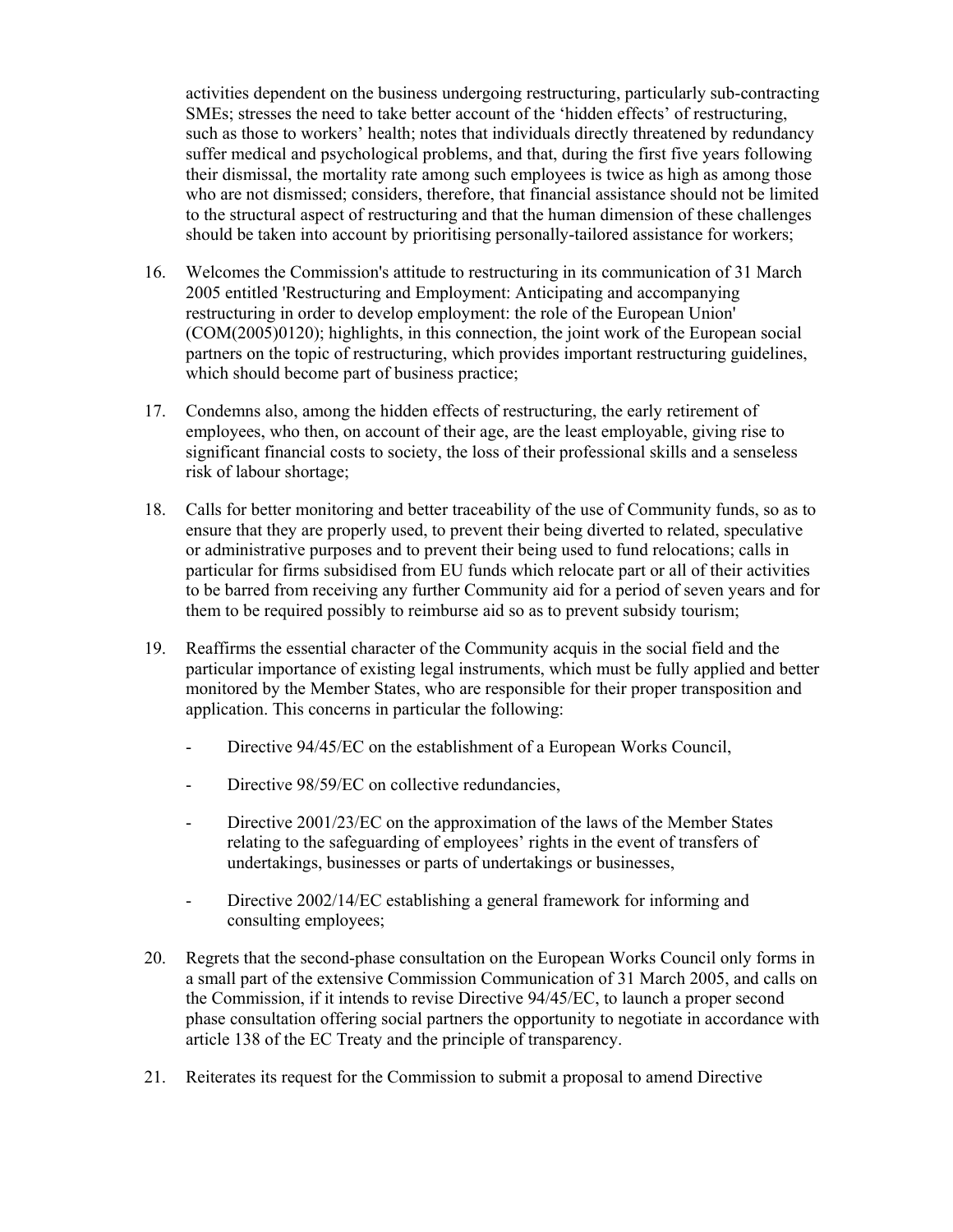94/45/EC to strengthen the rights of employees working for Europe-wide groups;

- 22. Shares the Commission's opinion that the European social partners should occupy a central place in accompanying and managing restructuring with a view to promoting worker mobility in Europe and the putting in place of structures for lifelong learning wherever appropriate;
- 23. Calls on the Commission to continue to work towards a Community framework for the protection of workers' rights in the event of restructuring; notes in this connection the work already undertaken by the social partners and calls on them to find ways of applying the good practices they have identified; calls on the Commission to submit a proposal for a directive in the absence of an adequate response from social partners;
- 24. Calls on the Commission to put in place, in accordance with the spirit of the Lisbon Agenda, an open method of coordination (OMC) in this area, with a view to providing the Member States with broad guidelines on restructuring;
- 25. Calls for a reform of State aid in order to target it as much as possible towards the areas which contribute most to growth and employment, thus preventing its use to fund unjustified relocations or restructuring; also, calls for State aid to be authorised more easily in weakened sectors requiring specific or transitional rules where it does not distort competition in the internal market;
- 26. Calls on the Member States to set up specific measures adapted to the tradition of each Member State, which may take the form of permanent conversion units, where necessary, to assist employees affected by restructuring and guarantee equal treatment whatever the employee's nationality, sex or age; considers that these conversion units may be based, in particular, on the regional employment pacts; calls on the Member States to adopt, as a matter of urgency, measures for the mutual recognition of professional training diplomas, the certification of atypical qualifications and the recognition of experience; considers it essential that action plans be adopted to support workers who are made redundant; considers also that aid for training and re-training should be given as quickly as possible;
- 27. Considers that equity participation by employees may be an appropriate way to secure their greater involvement in decisions leading up to restructuring; calls, therefore, on the social partners – and on the Commission and Member States – to move forward in this debate and to put this subject back on the agenda of the broad debate on the future of social Europe launched by the British presidency in 2005;
- 28. Calls on the European Union, in deepening the internal market and concluding international trade agreements, to take into account the difficulties facing enterprises so that the consequences of its policies are predictable;
- 29. Considers, with a view to anticipating and accompanying as effectively as possible the difficulties firms may face, that use should be made of all relevant sectoral analysis tools so as to permit the monitoring and ongoing evaluation of each sector of economic activity in Europe; welcomes, therefore, the willingness expressed in the above-mentioned communication of 31 March 2005 to give an enhanced role to the European Monitoring Centre on Change (EMCC) and stresses the need for EU citizens to have greater access to the EMCC's work;